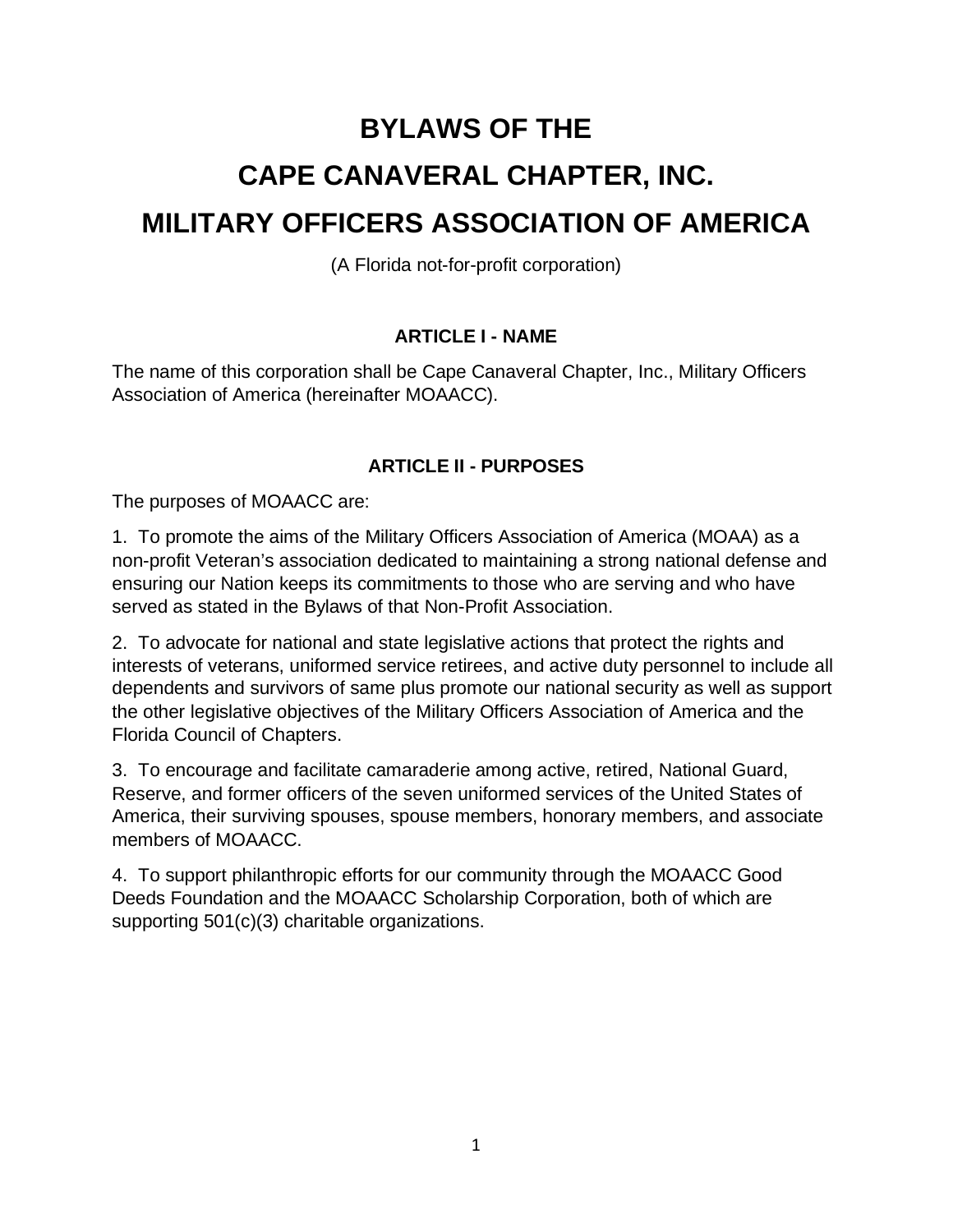## **ARTICLE III – STATUS**

1. This corporation shall be a not-for-profit corporation, operated exclusively for the purposes specified in Article II above. The Chapter was incorporated under the laws of the State of Florida on 5 July 1979.

2. Directors shall not receive any compensation for their services, but the Board of Directors and Officers may, by resolution, authorize reimbursement of expenses incurred in the performance of duties. Other members may be authorized reimbursement of expenses incurred in the performance of duties when approved by the President of MOAACC.

3. Nothing herein shall constitute members of the corporation as partners for any purpose. No member, officer, or agent of the corporation shall be liable for the acts, or the failure to act on the part of any other member, officer, or agent. Nor shall any member, officer, or agent be liable for acts or failure to act under these bylaws excepting acts or omissions arising out of willful malfeasance.

4. The corporation shall use its funds to accomplish only the purposes specified in Article II above, and no part of said funds shall be distributed to any member except as provided in Article II above.

5. Chapter resources shall be accounted for through the establishment of an Operating Fund and a Life Membership Fund. Expenditures by the Treasurer from these funds shall be as provided in Article VIII.

6. In case of dissolution of the corporation, and after the discharge of all liabilities, the remaining assets shall be given to a non-profit corporation, whose purpose and objectives are similar to those of this corporation, such corporation to be designated by a majority vote of the Board of Directors.

7. The MOAACC Scholarship Corporation is incorporated under IRS 501(c) (3). The Corporation is organized exclusively to receive, administer and expend funds associated with the Scholarship Program for the stated charitable purpose as registered under IRS code and State law. The Corporation shall have its own Bylaws for this purpose.

8. The MOAACC Good Deeds Foundation is incorporated under IRS 501(c) (3). The Corporation is organized exclusively to receive, administer, and expend funds associated with the Good Deeds Foundation for the stated charitable purpose as registered under the IRS code and State law. The Foundation shall have its own Bylaws for this purpose.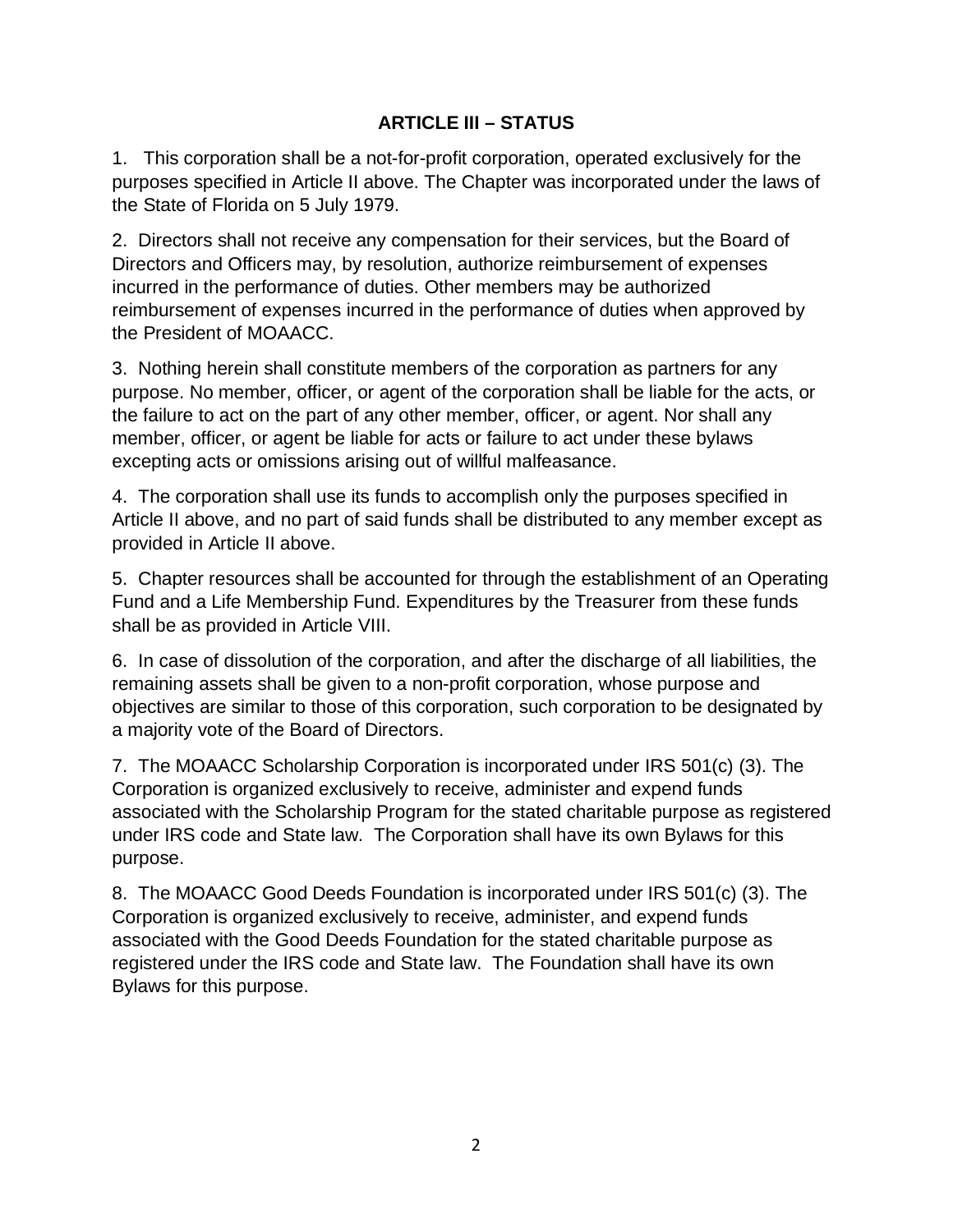## **ARTICLE IV - MEMBERSHIP AND VOTING RIGHTS**

1. The membership of this corporation shall be composed of:

a. Men and women who are or have been commissioned or warrant officers of the seven United States uniformed services (Army, Navy, Air Force, Marine Corps, Space Force, Coast Guard, National Oceanic and Atmospheric Administration, and Public Health Service).

b. Surviving spouse members of deceased individuals who, if living, would be eligible for membership.

c. Spouses, Honorary, and Associate members as defined in 2d, e, and f below.

2. Subject to the provisions of Section 1, there shall be six (6) classes of membership which are prescribed below:

a. Regular Member – Those persons eligible for membership as prescribed in Section 1a of this Article.

b. Surviving Spouse Member – Those persons eligible for membership as prescribed in Section 1b of this Article.

c. Life Members – Those eligible for membership, as prescribed in Section 1(a) of this Article, who apply for life membership and pay the prescribed life membership fee.

d. Spouse Member – Spouse of an individual who is a chapter member.

e. Honorary Member – Granted by the MOAACC Board of Directors to individuals in recognition of their service to the Nation, the Military Officers Association of America, the Chapter, or the community. An individual holding elective or appointive office at a national, state, or local level may not be extended honorary membership during his or her tenure of office. Honorary membership shall not convey any voting rights. Honorary members shall not pay membership dues.

f. Associate Member – Granted by the MOAACC Board of Directors to serving or retired US Government Employees, GS-08 (or USG equivalent) and above; Parents of officers eligible for membership; Adult children of officers eligible for membership; or, former or retired officers of Allied (e.g. NATO, SEATO, etc.) Militaries. Associate membership shall not convey voting rights. Associate members shall be required to pay membership dues. Membership Chairperson shall be responsible for monitoring non-lineal descendants of present/former members of the Uniformed Services granted associate membership to ensure chapter membership remains above 97.5% to maintain the Chapter 501(c)(19) status.

3. Applications for regular, surviving spouse, or spouse membership shall be submitted in writing, via our website or written application to the MOAACC Membership Chairperson and subject to the approval of the MOAACC Board of Directors. Regular,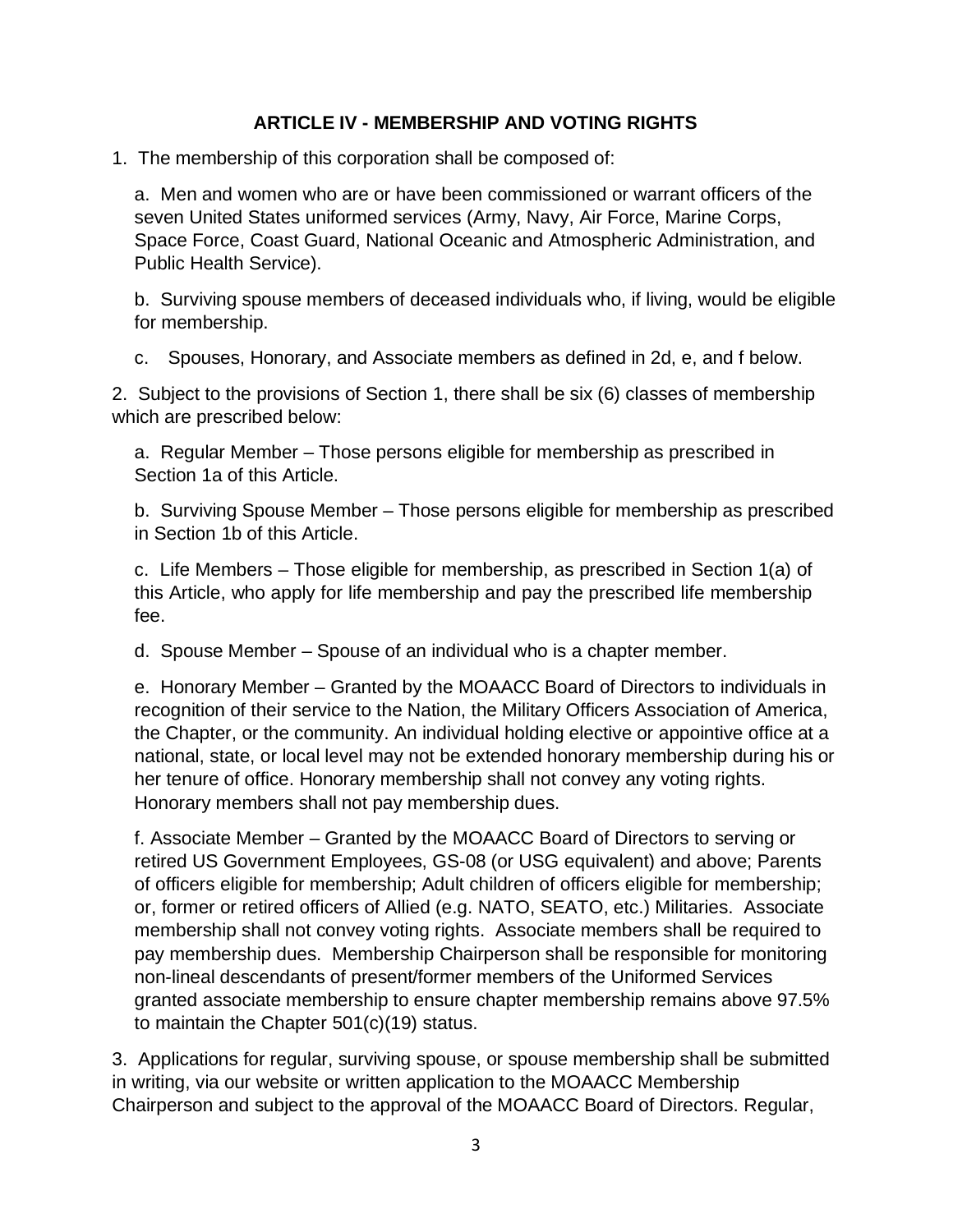surviving spouse, and spouse members shall submit recommendations for honorary and associate membership in writing to the Board of Directors for consideration. The MOAACC Board of Directors is empowered to accept or reject any application or recommendation for membership.

4. The MOAACC Board of Directors may drop a member for good and sufficient cause after the member has been given an opportunity to be heard.

5. Regular and surviving spouse members are strongly encouraged to hold and maintain national membership in the Military Officers Association of America.

6. Regular, surviving spouse, and spouse members are entitled to vote on any matter submitted to the membership. Proxy voting shall not be permitted.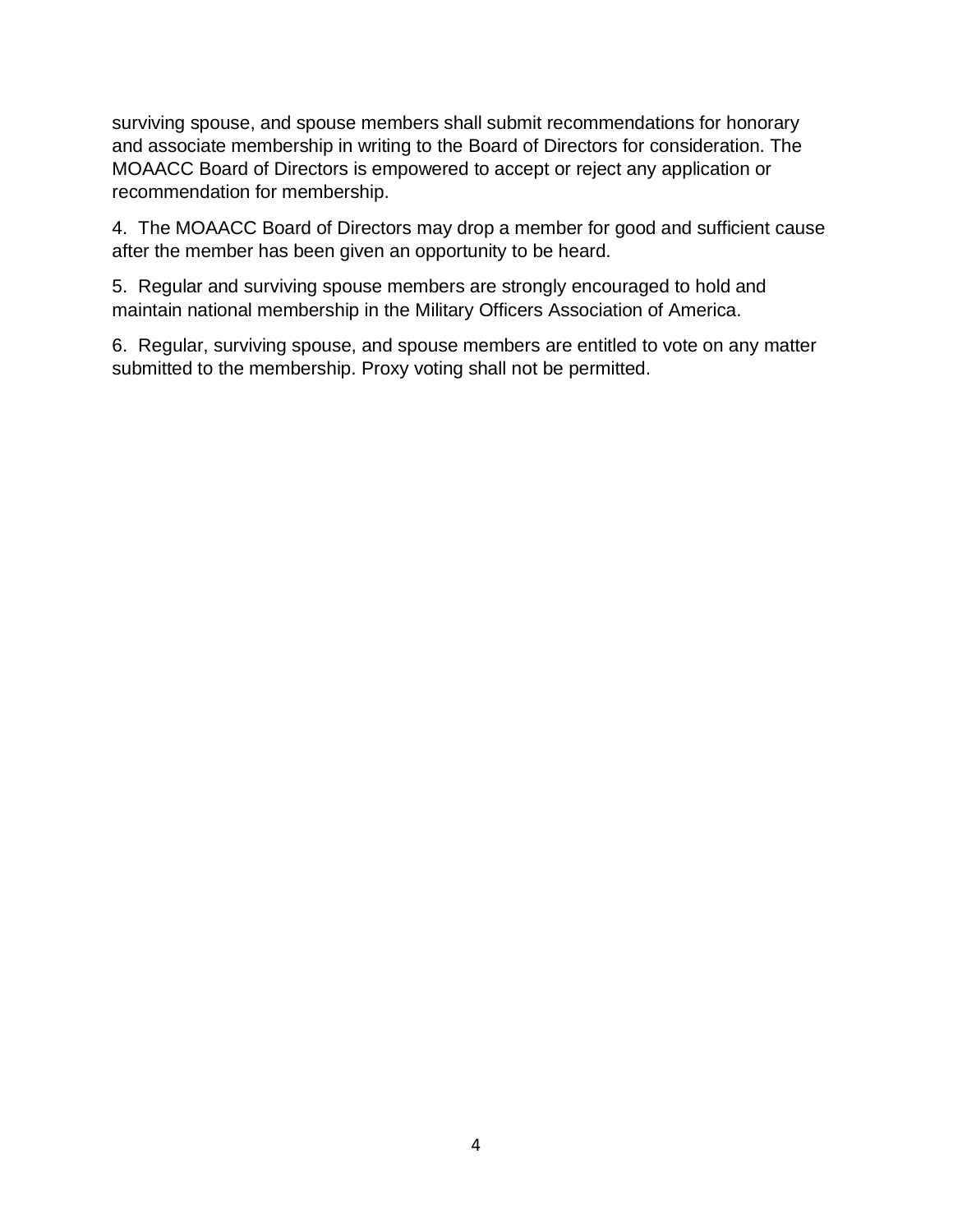## **ARTICLE V - DUES**

1. The annual dues for each regular, surviving spouse, spouse, and associate member for the next calendar year shall be determined by the MOAACC Board of Directors and approved by the membership at the annual meeting.

2. The annual dues are paid for the upcoming year and become due on the anniversary date of becoming a member.

3. The Membership Chairperson shall notify a member who fails to remit dues within 60 days after the dues become payable. If payment is not made within the succeeding 30 days he or she shall, without further notice and without hearing, be dropped from the Chapter rolls, thereupon forfeiting all rights and privileges of membership.

4. Members who have been dropped for non-payment of dues may be reinstated upon reapplication for membership if dues are paid in full for membership and payment of the annual dues for the current year.

5. Chapter life membership is available to regular, surviving spouse, associate, or spouse members. The dues for life membership shall be determined by the Board of Directors and placed in a separate fund. Such determination shall be computed on actuarial principles so that the Life Membership Fund is maintained on a sound financial basis. The Board of Directors shall determine annually a sum to provide for the life members' annual share of the Chapter's operating expenses. The Board of Directors will direct the Treasurer to make this transfer.

6. The surviving spouse of a regular member shall receive a no cost, one-year membership beginning the day after the death of the regular member. The surviving spouse of Chapter life members shall automatically become surviving spouse members for their lifetime and shall pay no dues. Surviving spouses who are 'year-to-year' members of MOAA are encouraged to maintain their annual membership with MOAA. The surviving spouse of a MOAA Life Member is exempt from paying MOAA dues.

7. Regular, surviving spouse, spouse, and honorary chapter members who attain the age of 100 years will be converted to Life Members and exempt from paying annual dues. New chapter members who join MOAACC after their 100th birthday are exempt from paying annual dues.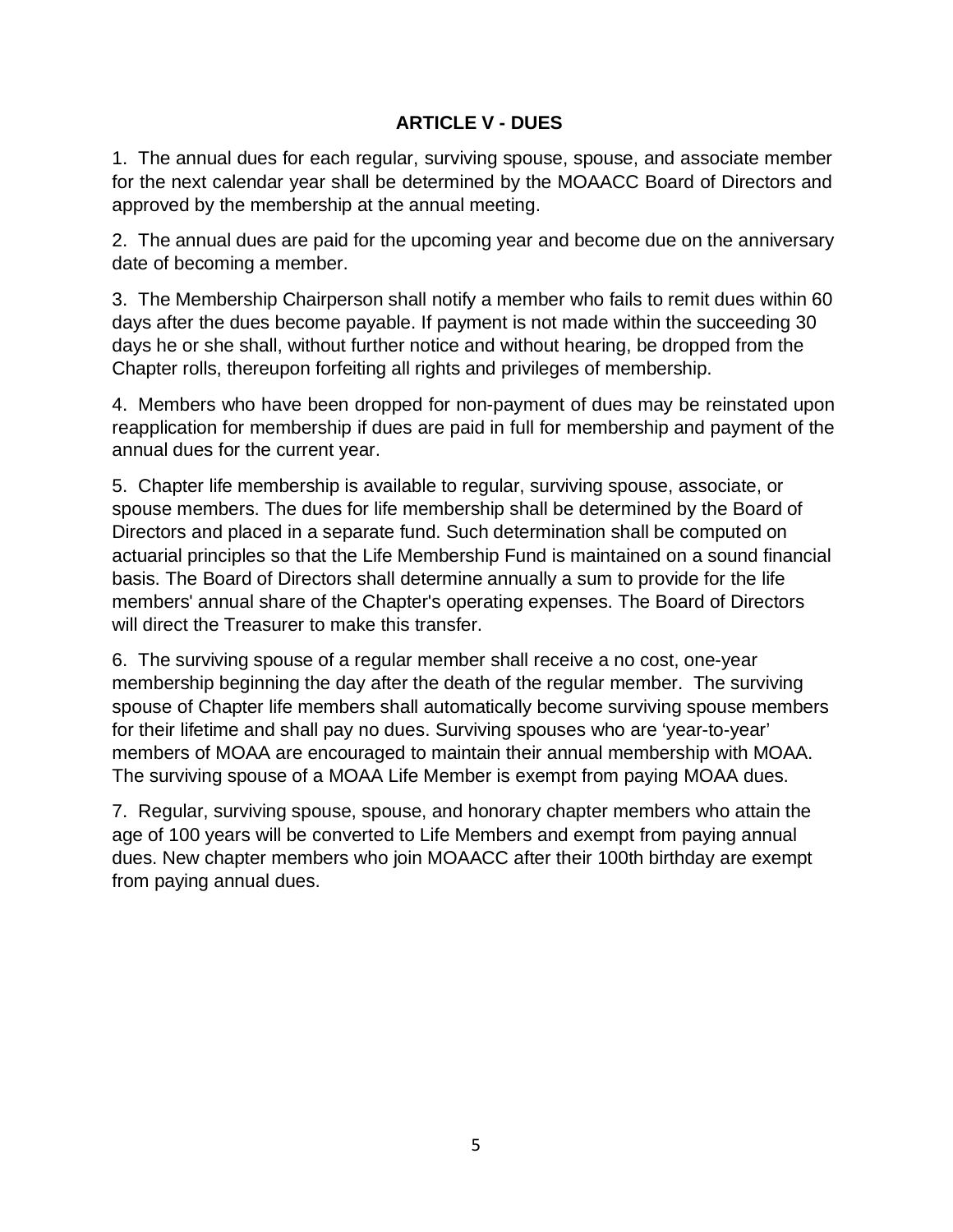#### **ARTICLE VI - MEMBERSHIP MEETINGS**

1. There shall be regular monthly Board of Directors meetings at a date, time, and place set by the Board. Members are invited.

2. The annual meeting of the corporation shall be held in November to elect officers and directors, approve annual dues, and transact other business. Notice of this meeting shall be posted in the October Intercom.

3. The President may call special meetings of the corporation. Notice of a special meeting shall be posted in *The Intercom*, e-Newsletter or on the website, at least 10 days in advance, advising the time, place, and subject(s) to be considered.

4. The eligible voting members who attend the annual, regular, or special meetings in person or remotely shall constitute a quorum capable of transacting business properly brought before those meetings.

5. The rules contained in the current edition of Robert's Rules of Order shall govern the corporation in all cases to which they are applicable and in which they are not inconsistent with these Bylaws, and any special rules of order the corporation may adopt.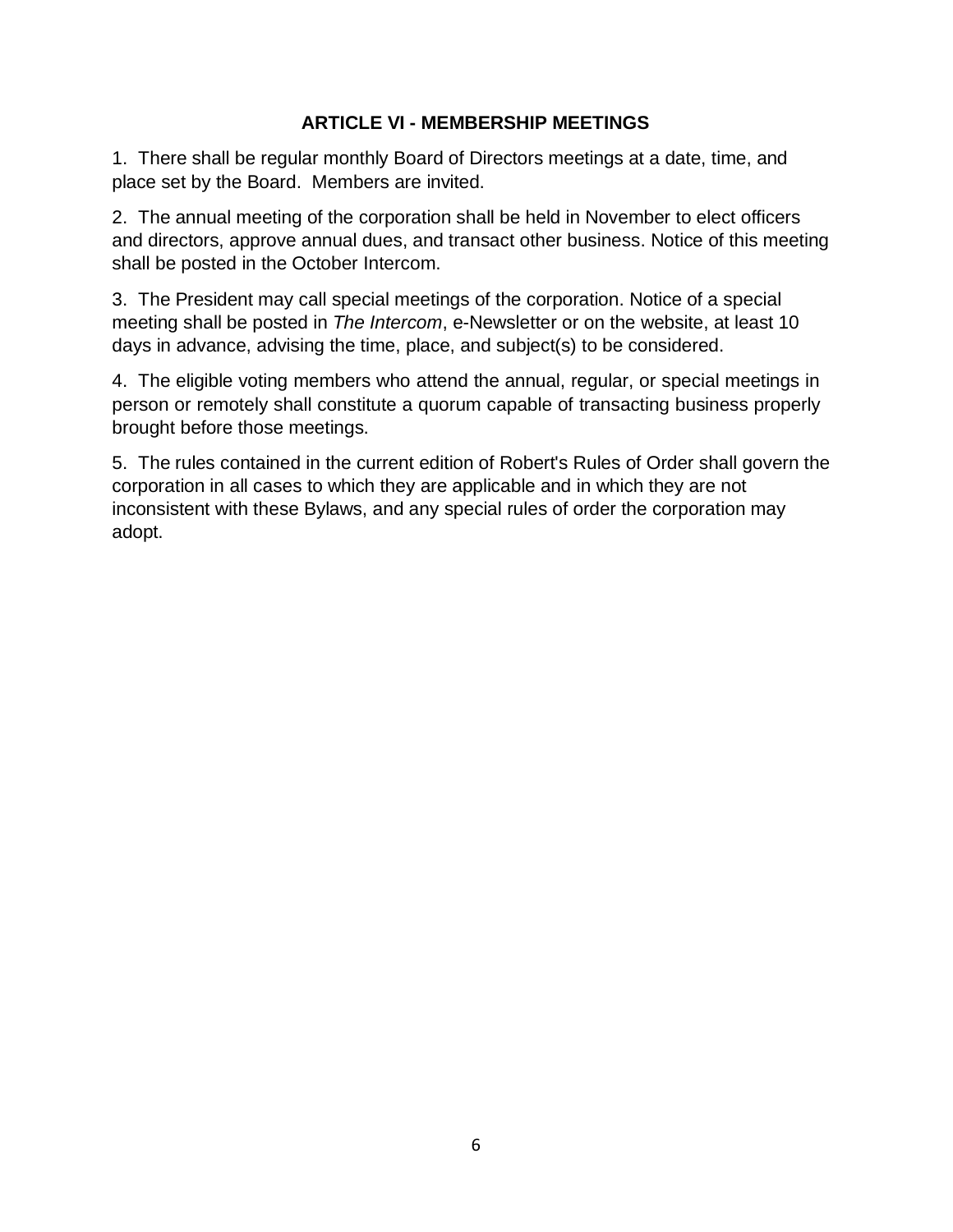## **ARTICLE VII - MOAACC BOARD OF DIRECTORS**

1. The MOAACC Board of Directors shall be composed of the elective officers enumerated in Article VIII Section 1, the Immediate Past President, and six elected directors, each of whom shall be a regular, surviving spouse, or spouse member of the corporation. The Board of Directors may approve other *ex officio* members (based on position) to the board to serve in a non-voting capacity.

2. Three directors shall be elected by the membership at each annual meeting to serve for two years. The Immediate Past President shall automatically serve as a director for the succeeding year or until replaced by the next Past President. All elections shall be by majority vote. Each director shall take office at a designated chapter meeting to be held not later than the month of February and shall serve for the term and/or until a successor is duly elected and installed.

3. The Board of Directors shall have supervision, control, and direction of the affairs of the corporation; shall determine its policies or changes therein within the limits of the Bylaws; shall actively prosecute its purposes; and shall have discretion in the disbursement of its funds. It may adopt such rules and regulations for the conduct of its business as deemed advisable.

4. The MOAACC Board of Directors shall meet upon call of the President or on demand of a majority of the Board of Directors. The Secretary will notify each Board member at least 10 days in advance advising of the time, place, and agenda to be considered.

5. A majority of the MOAACC Board of Directors shall constitute a quorum at any meeting of the Board.

6. Each member of the Board shall be entitled to one vote. Proxy voting is not permitted.

7. The Board of Directors shall adopt a budget for the ensuing year.

8. Any Board member who fails to attend two consecutive meetings for reasons other than health or military duty and without prior notification to the President or Secretary may be removed from office by Board action. Vacancies thus created shall be filled as provided in Article VIII Section 4.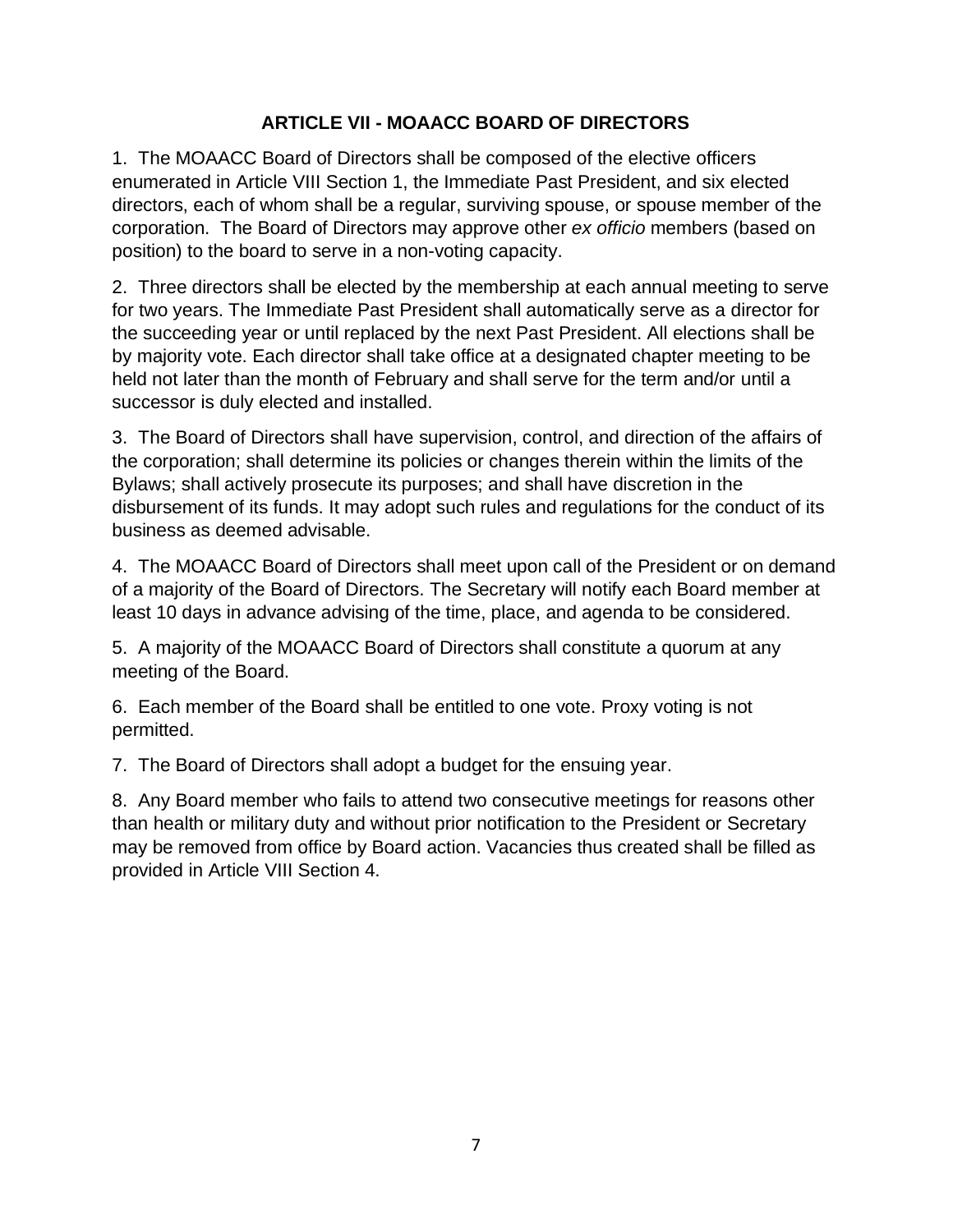#### **ARTICLE VIII - OFFICERS**

1. The elective officers shall be a President, First Vice President, Second Vice President, Secretary, Assistant Secretary, Treasurer, Assistant Treasurer, and Masterat-Arms, each of whom shall be a regular, surviving spouse, or spouse member of the corporation.

2. The elective officers shall be elected by the membership at the annual meeting. Election shall be by majority vote. Each elective officer shall take office at a meeting to be held not later than the month of February of the following year and shall serve for a term of one year and/or until a successor is duly elected and installed.

3. No member shall serve more than two consecutive terms as President.

4. The First Vice President shall normally fill a vacancy in the office of President if nominated by the Nominating Committee and approved by the General Membership. The Second Vice President shall fill a vacancy in the office of First Vice President if nominated by the Nominating Committee and approved by the General Membership. Vacancies in other offices shall be filled after a nomination by the Nominating Committee followed by approval of the General Membership. Temporary vacancies of no more than six (6) months may be authorized by a majority vote of the Board of Directors.

5. The President shall be the principal elective officer of the corporation, shall preside at meetings of the corporation and of the Board of Directors, and shall be a member *exofficio* with right to vote at any committee meetings except the Nominating Committee. At the annual meeting and at such other times deemed proper, the President shall communicate to the corporation or to the Board of Directors such information or proposals that would promote the welfare and increase the usefulness of the corporation. The President shall appoint a Chaplain. The Board of Directors of each respective MOAACC 501c3 will nominate a President for their respective organizations (i.e., President of The MOAACC Good Deeds Foundation and the President of The MOAACC Scholarship Corporation) for a one-year term of office; multiple terms are allowed, as long as this process is followed annually. Each 501c3 will present their respective nominations annually to the MOAACC President for consideration. In turn, the MOAACC President will present those nominations to the MOAACC Board of Directors. The Board of Directors must approve, by majority vote, the President's nominations to these critical positions.

6. In case of the President's temporary disability or absence, the First Vice President shall perform the duties of the President. In case of the temporary disability or absence of the President and First Vice President, the Second Vice President shall perform the duties of the President. The Vice Presidents, Secretaries and Treasurers shall also perform other duties as the President may assign.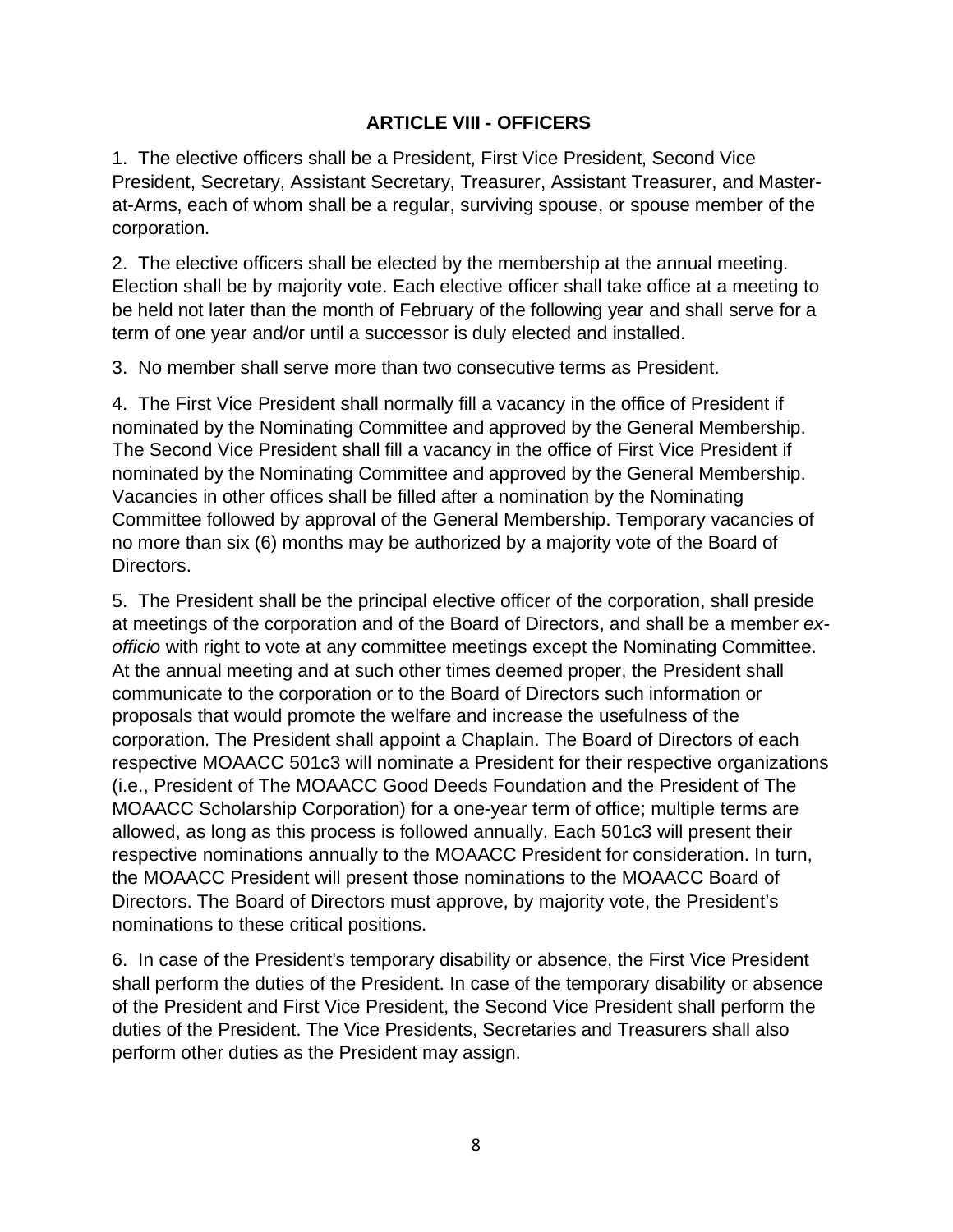#### 7. The Secretary shall:

a. Give notice of and attend all meetings of the corporation and keep a record of the proceedings of each meeting to include proceedings of Board of Directors meetings. The Assistant Secretary or one of the other board members may assume the duties of the Secretary in the absence of the Secretary.

b. Maintain the membership records with the assistance of the Membership Secretary and Database Manager, maintain the corporation's correspondence files, and provide safekeeping for all important documents and records belonging to the corporation.

c. Make a report at the annual meeting or when called upon by the President. The records, funds, books, and vouchers required by these Bylaws shall always be subject to inspection and verification by the Board of Directors.

d. Perform other duties as are commensurate with the office of Secretary or as may be assigned by the President.

8. The Treasurer shall:

a. Formulate and submit to the MOAACC Board of Directors a proposed annual budget to include the dues structure required to satisfy budget requirements.

b. Collect the annual dues and maintain a record of all funds received and expended by the corporation.

c. Disburse funds for expenses incurred in the course of chapter business within the approved annual budget. All other disbursements require approval by the Board of Directors. All sums received shall be deposited in a financial institution approved by the Board of Directors. Funds may be withdrawn only upon signature of the Treasurer, Assistant Treasurer, or the President.

d. Make a report at the annual meeting or when called upon by the President.

e. Maintain the records, funds, books, and vouchers required by these Bylaws such that they are available for inspection and verification by the Board of Directors.

f. Perform other duties as are commensurate with the office of Treasurer or as assigned by the President.

9. The Assistant Treasurer shall perform any and all such duties within the purview of the Treasurer as assigned by the Treasurer or the President.

10. The Master-at-Arms shall maintain custody of Chapter flags, banners, and other designated items; supervise overall welcoming arrangements at monthly luncheons in accordance with policies established by the Board of Directors; and perform other duties as assigned by the President.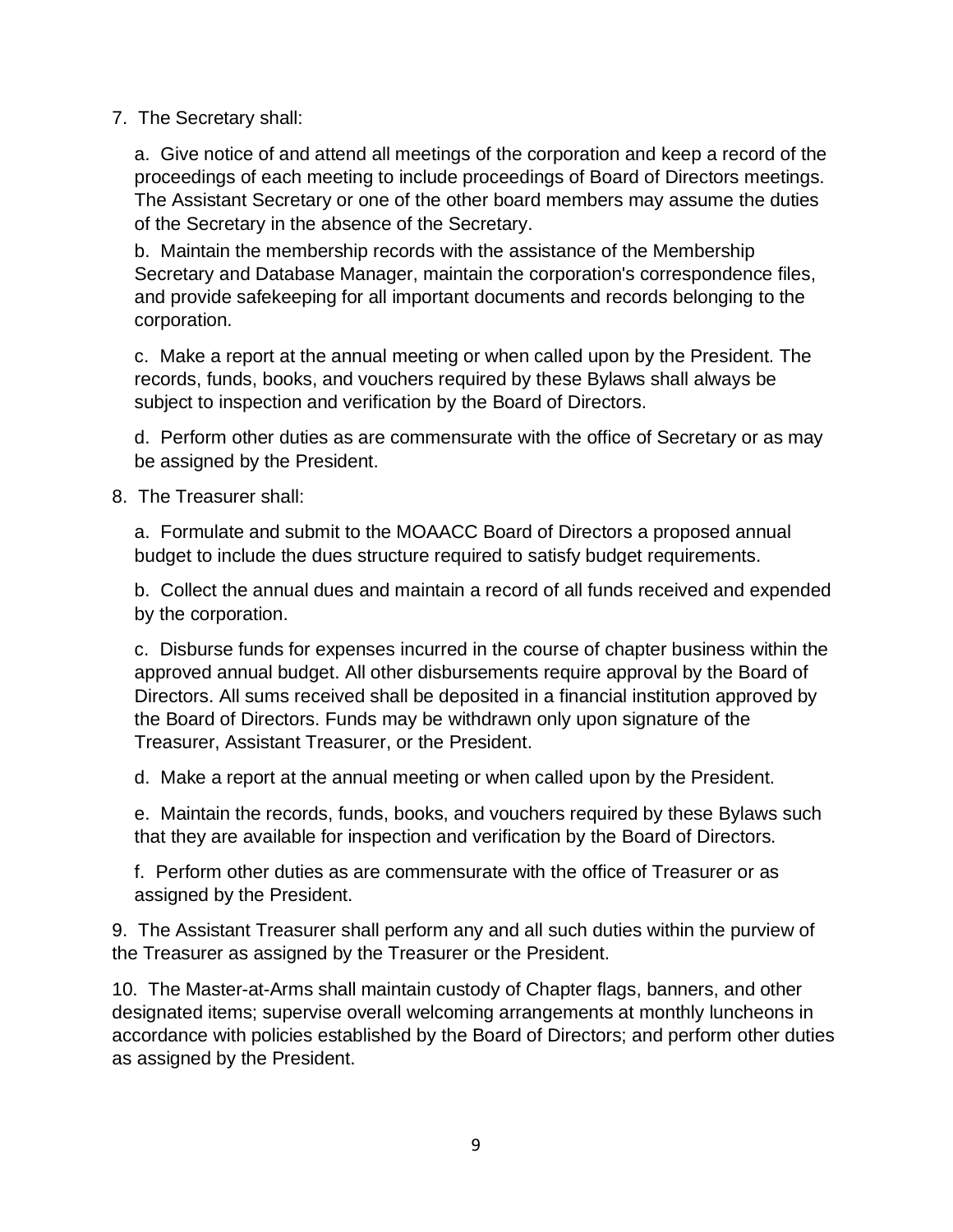## **ARTICLE IX - COMMITTEES AND CLUBS**

1. The President, subject to the approval of the Board of Directors, shall annually appoint standing and special committees required by the Bylaws or as deemed advisable.

2. The standing committees of the corporation shall include a Membership Committee, a Survivor Assistance Committee, a Public Relations and Marketing Committee, a Legislative Affairs Committee, an Entertainment Committee, and a Student Affairs (ROTC/JROTC) Committee. Other standing committees may be formed with the approval of the Board of Directors.

3. Upon approval of the Board of Directors, members with common interests are authorized to form Chapter-sponsored clubs.

4. At least 90 days before the annual meeting, the Board of Directors shall appoint a Nominating Committee of at least three (3) regular, surviving spouse or spouse members, not currently holding elective office, to nominate candidates for elective offices. Members of this committee should be selected from the various services. The committee should select the best qualified members for each vacancy with further consideration that the position of President should be rotated among the services, where possible, and the slate as a whole should represent a reasonable balance among the services. The committee shall notify the Secretary, in writing, at least 30 days prior to the date of the annual meeting, of the candidates it proposes and send a copy for publication in *The Intercom* to be received by each member at least 10 days prior to the annual meeting. The MOAACC website and authorized social media outlets should also be used to post the names of the nominees.

5. Committee chairpersons and presidents of Chapter-sponsored clubs shall submit a written report of activities and accomplishments as requested by the MOAACC Board of Directors in November of each year.